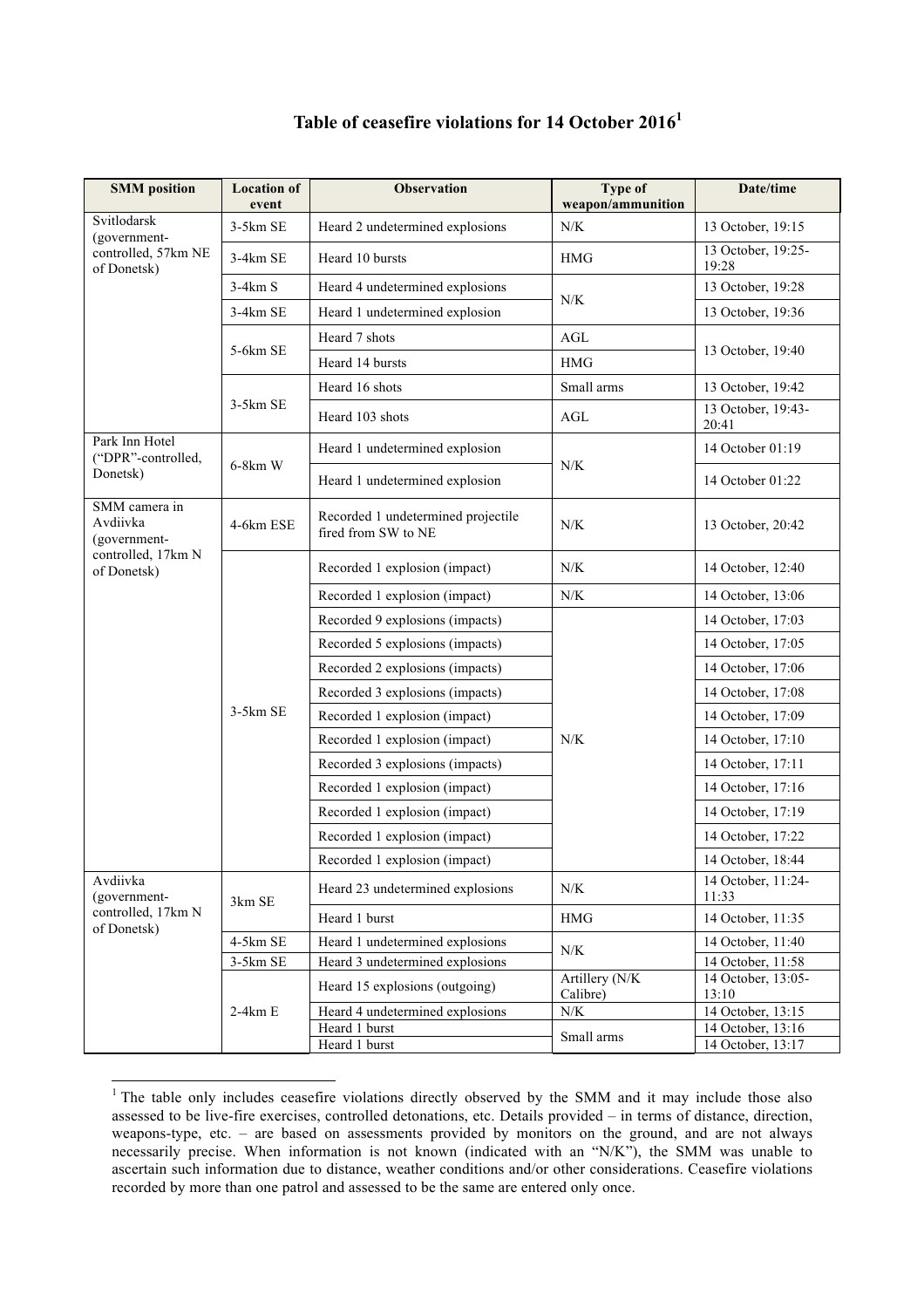|                                                               |                       | Heard 3 bursts                   |                             | 14 October, 13:19           |
|---------------------------------------------------------------|-----------------------|----------------------------------|-----------------------------|-----------------------------|
|                                                               |                       | Heard 3 explosions (outgoing)    | Mortar (82mm)               | 14 October, 13:21           |
|                                                               |                       | Heard 3 bursts                   | Small arms                  | 14 October, 13:22-          |
|                                                               |                       | Heard 3 undetermined explosions  | ${\rm N/K}$                 | 13:23                       |
|                                                               |                       | Heard 2 explosions (outgoing)    | Mortar (82mm)               |                             |
|                                                               |                       | Heard 1 explosion (outgoing)     | Recoilless gun (SPG-<br>9)  | 14 October, 13:24           |
|                                                               |                       | Heard 1 undetermined explosion   | N/K                         | 14 October, 13:31           |
|                                                               |                       | Heard 1 undetermined explosion   |                             | 14 October, 13:33           |
|                                                               |                       | Heard 20 bursts                  | Small arms                  |                             |
|                                                               | $2-3km E$             | Heard 25 bursts                  | $\rm HMG$                   | 14 October, 14:13-<br>14:18 |
|                                                               |                       | Heard 3 undetermined explosions  | ${\rm N/K}$                 |                             |
|                                                               |                       | Heard 1 shot                     | Small arms                  |                             |
|                                                               |                       | Heard 1 undetermined explosion   | $N/K$                       |                             |
|                                                               |                       | Heard 1 undetermined explosion   |                             | 14 October, 14:19           |
|                                                               |                       | Heard 2 bursts                   | Small arms                  |                             |
|                                                               |                       | Heard 2 bursts                   | <b>HMG</b>                  | 14 October, 14:20           |
|                                                               |                       | Heard 1 undetermined explosion   | $N\!/\!K$                   | 14 October, 14:43           |
|                                                               |                       | Heard 1 undetermined explosion   |                             | 14 October, 14:57           |
|                                                               |                       | Heard 5 bursts<br>Heard 1 burst  | <b>HMG</b>                  | 14 October, 13:03           |
|                                                               | $1-3km$<br><b>NNW</b> | Heard 1 undetermined explosion   |                             | 14 October, 13:05           |
|                                                               |                       | Heard 8 undetermined explosions  |                             | 14 October, 13:07           |
|                                                               | $3-5km$               | Heard 2 undetermined explosions  | $N/K$                       | 14 October, 13:08           |
| Yasynuvata ("DPR"-                                            | <b>WSW</b>            |                                  |                             |                             |
| controlled, 16km NE                                           | $1-3km$               | Heard 3 shots                    | Small arms                  | 14 October, 13:13           |
| of Donetsk)                                                   | <b>NNW</b>            | Heard 4 undetermined explosions  | N/K                         | 14 October, 13:15           |
|                                                               |                       | Heard 10 bursts                  | HMG, small arms             | 14 October, 13:22           |
|                                                               |                       | Heard 1 undetermined explosion   | ${\rm N/K}$                 | 14 October, 14:38           |
|                                                               | $2-3km$ W             | Heard 2 bursts                   | <b>HMG</b>                  | 14 October, 15:08           |
|                                                               |                       | Heard 1 shot                     | Small arms                  | 14 October, 15:13           |
|                                                               |                       | Heard 1 shot                     |                             | 14 October, 15:14           |
| Donetsk central<br>railway station                            | 5-6km NNE             | Heard 1 undetermined explosion   | N/K                         | 14 October, 10:30           |
| ("DPR"-controlled,                                            | $3-4km N$             | Heard 3 bursts                   | <b>HMG</b>                  | 14 October, 10:40           |
| 6km NW of Donetsk<br>city centre)                             | 5-7km NNE             | Heard 2 undetermined explosions  |                             | 14 October, 11:36           |
|                                                               | 5km NE                | Heard 1 undetermined explosion   | N/K                         | 14 October, 12:00           |
|                                                               | 7-10km<br><b>NNE</b>  | Heard 9 undetermined explosions  |                             | 14 October, 12:14-<br>12:33 |
|                                                               | $3-4km N$             | Heard 1 burst                    | <b>HMG</b>                  | 14 October, 14:18           |
|                                                               | 7-10km NE             | Heard 38 undetermined explosions | N/K                         | 14 October, 15:35-          |
| Petrivske ("DPR"-<br>controlled, 41km S<br>of Donetsk)        | $1-3km N$             | Heard 30-40 shots                | Small arms                  | 15:47<br>14 October, 13:20  |
|                                                               | 10km SW               |                                  | $N\!/\!K$                   |                             |
|                                                               |                       | Heard 1 undetermined explosion   |                             | 14 October, 14:05           |
| Marinka<br>(government-<br>controlled, 23km SW<br>of Donetsk) | 1-3km NE              | Heard 20 shots                   | Small arms                  | 14 October, 14:51-<br>15:07 |
|                                                               |                       | Heard 8 bursts                   | <b>HMG</b>                  | 14 October, 15:33           |
|                                                               | $1-1.5km S$           | Heard 16 undetermined explosions | N/K                         | 14 October, 11:00-<br>11:05 |
| Zaichenko ("DPR"-                                             |                       | Heard at least 120 undetermined  | Artillery (N/K              |                             |
| controlled, 26 km                                             |                       | explosions                       | calibre)                    | 14 October, 11:05-          |
| NE of Mariupol)                                               | N/K, S                | Heard 20-40 explosions (impacts) | MLRS (BM-21 Grad,           | 11:45                       |
|                                                               |                       |                                  | 122mm)                      |                             |
| Sopyne<br>(government-<br>controlled, 16km E<br>of Mariupol)  | N/K, NE               | Heard 71 explosions (impacts)    | Artillery (N/K<br>calibre)  | 14 October<br>11:03-12.15   |
|                                                               |                       | Heard 17 explosions (impacts)    | MLRS (BM-21 Grad,<br>122mm) |                             |
|                                                               |                       | Heard 89 explosions (outgoing)   | Artillery (N/K              |                             |
|                                                               |                       |                                  | calibre)                    |                             |
|                                                               | 3km NE                | Heard 14 shots (outgoing)        | IFV (BMP-1) cannon          | 14 October, 11:03-          |
|                                                               |                       |                                  | (73mm)                      | 12:15                       |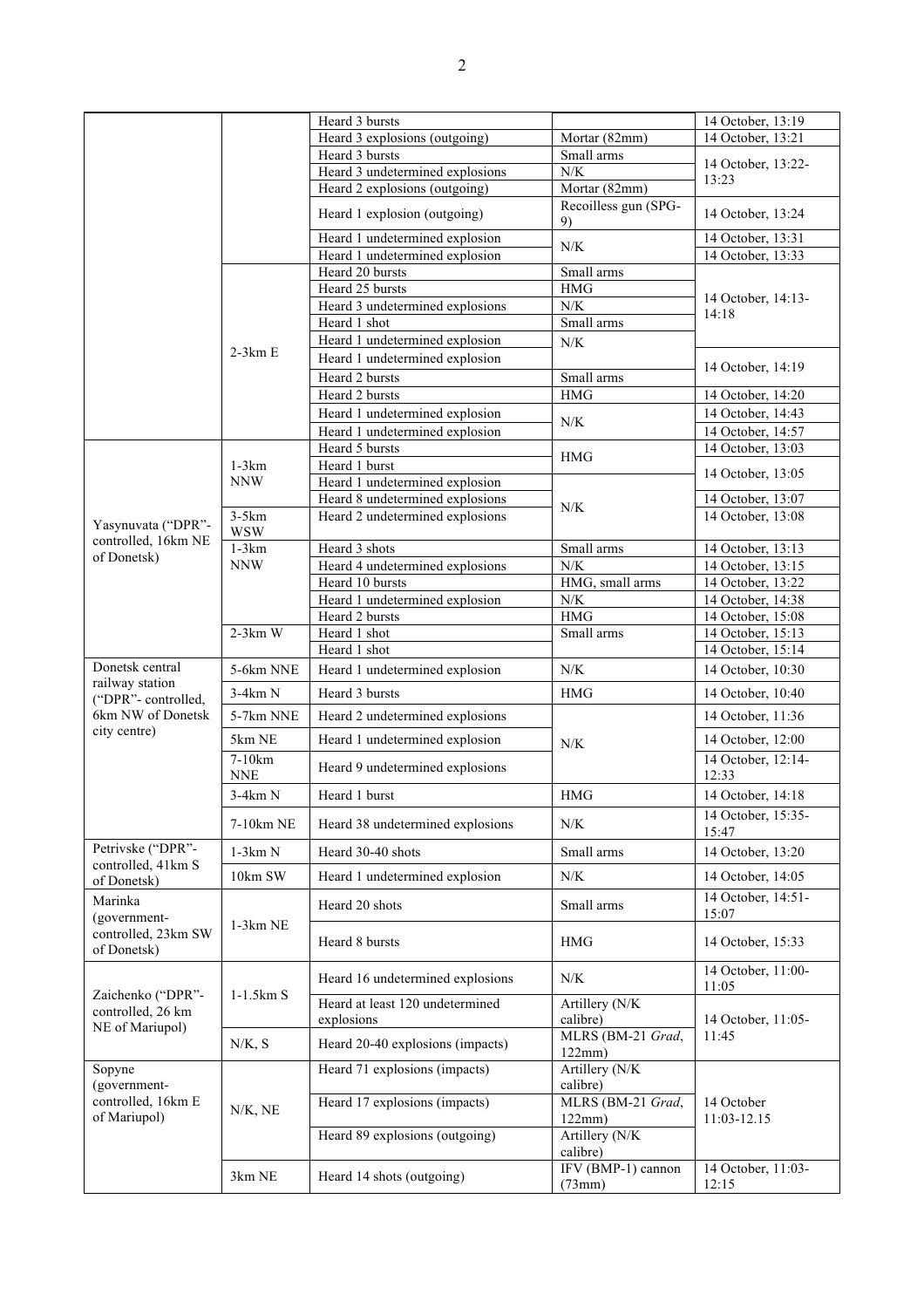|                                                                  | 4-6km E                | Heard 14 shots (impacts)                                 |                               |                              |
|------------------------------------------------------------------|------------------------|----------------------------------------------------------|-------------------------------|------------------------------|
|                                                                  | N/K, NNE               | Heard 5 explosions (outgoing)                            |                               | 14 October, 12:25-<br>12:30  |
|                                                                  |                        | Heard 7 explosions (impacts)                             | N/K                           |                              |
| Orlivske<br>(government-<br>controlled, 23km NE<br>of Mariupol   | $6-7km$ SE             | Heard 8 explosions (outgoing)                            | N/K                           | 14 October, 11:50-<br>12:00  |
|                                                                  | 6-7km SW               | Heard 6 explosions (outgoing)                            |                               |                              |
| Hnutove<br>(government-<br>controlled, 20km NE<br>of Mariupol)   | 0.5km N                | Heard 15 explosions (outgoing)                           | Mortar (N/K calibre)          | 14 October, 12:45-<br>12:49  |
| Pyshchevyk                                                       |                        | Heard 15 undetermined explosions                         | Artillery (N/K                | 14 October, 13:01-<br>13:14  |
| (government-<br>controlled, 25km NE                              | 2km WSW                | Heard 1 explosion (impact)                               |                               |                              |
| of Mariupol)                                                     |                        | Heard 20 explosions (outgoing)                           | calibre)                      | 14 October, 13:10-<br>13:25  |
|                                                                  | 6-9km SSE              | Heard 20 explosions (impacts)                            |                               |                              |
|                                                                  | N/K, S                 | Heard 30 undetermined explosions                         | N/K                           | 14 October, 13:10-<br>13:25  |
|                                                                  | 2km WSW                | Heard 20 explosions (outgoing)                           |                               | 14 October, 13:25-           |
|                                                                  | 6-9km SSE              | Heard 20 explosions (impacts)                            | Artillery (N/K<br>calibre)    | 13:33                        |
|                                                                  | $2.5km$ W              | Heard 16 undetermined explosions                         |                               | 14 October, 13:46-<br>13:52  |
|                                                                  |                        | Heard 16 undetermined explosions                         |                               | 14 October, 14:01-<br>14:04  |
| Lomakyne                                                         | 8km N                  | Heard and saw 33 explosions (impacts)                    | Artillery (N/K<br>calibre)    | 14 October, 13:15-<br>14:15  |
| (government-<br>controlled, 15km NE<br>of Mariupol)              |                        | Heard and saw 66 explosions<br>(outgoing)                |                               |                              |
|                                                                  |                        | Heard 7 undetermined explosions                          |                               |                              |
| Talakivka<br>(government-<br>controlled, 17km NE<br>of Mariupol) | N/K, WNW               | Heard 7 explosions (outgoing)                            | N/K                           | 14 October, 14:26-<br>14:35  |
| Sartana (government<br>controlled, 15km NE<br>of Mariupol)       | N/K, WNW               | Heard 8 explosions (outgoing)                            | N/K                           | 14 October, 14:26-<br>14:35  |
| Mariupol<br>(government<br>controlled, 102km S<br>of Donetsk)    | N/K, NE                | Heard at least 20 undetermined<br>explosions             | ${\rm N/K}$                   | 14 October, 16:14-<br>16:29  |
|                                                                  |                        | Heard at least 10 undetermined<br>explosions             |                               | 14 October, 18:40 -<br>18:45 |
| Zolote-4<br>(government-<br>controlled, 61km W<br>of Luhansk)    | $0.3km$ NE             | Heard two shots                                          | Light machine-gun<br>(7.62mm) | 14 October,<br>10:32         |
|                                                                  | $2-3km E$              | Heard more than 100 shots and<br>undetermined explosions | HMG, AGL                      | 14 October,<br>12:25-13:20   |
| Raihorodka<br>(government-<br>controlled, 33km N<br>of Luhansk)  | $1 \text{km} \text{N}$ | Heard 100 shots<br>(assessed as live-fire exercise)      | Small arms                    | 14 October,<br>11:35         |